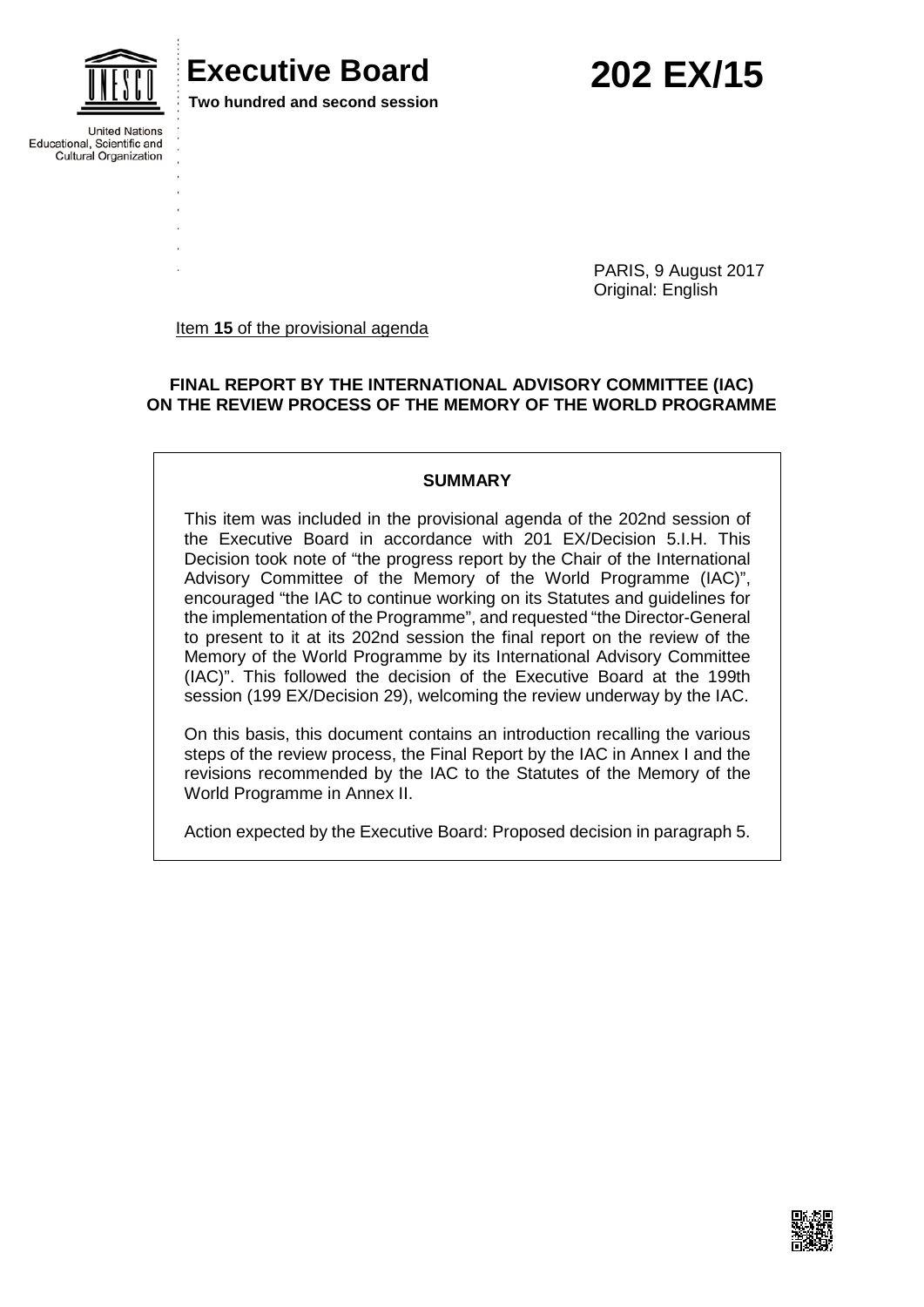#### **BACKGROUND**

**1.** UNESCO launched the [Memory of the World Programme](http://www.unesco.org/new/en/communication-and-information/flagship-project-activities/memory-of-the-world/homepage/#_blank) (MOW) in 1992 to guard against "collective amnesia" by calling for the preservation of documentary heritage, including in valuable archive holdings and library collections all over the world, by raising awareness about the importance of documentary heritage and by seeking to promote access to the documentary treasures of humanity. This year the MOW Programme celebrates its 25th anniversary.

2. The MOW Programme has developed considerably since its establishment. In 2015, the General Conference adopted the *Recommendation on the preservation of, and access to, documentary heritage including in digital form*, which underlines "the importance of documentary heritage to promote the sharing of knowledge for greater understanding and dialogue, in order to promote peace and respect for freedom, democracy, human rights and dignity", and seeks to improve existing strategies, policies and legislation in accordance with the provisions of this normative instrument.

3. The International Advisory Committee (IAC), under the leadership of Dr. Alraisi, Chair of the Committee and composed of 14 members, decided at its regular meeting, in October 2015, to undertake a review of the MOW Programme in order to explore means for further strengthening the Programme by improving transparency and dialogue, visibility, and resource mobilization – with a view to considering matters including the degree to which the stated vision, mission and objectives of the Memory of the World Programme support the goals of UNESCO and reflect the 2015 abovementioned *Recommendation*, as well as the definition of the responsibilities, role and function of IAC along with opportunities to introduce more transparency into its procedures, decisions and recommendations and of its sub-committees and the management of potentially controversial nominations and inscriptions. The MOW review was conducted on a global scale, including a wide process of inclusive consultations both with experts and with Member States. Two working groups were established. One group considered the MOW Statutes and Rules and the other addressed the Guidelines and Register Companion documents. The first working group reviewed in detail the minutes of the IAC meetings, the evaluations and recommendations addressed to UNESCO over 25 years on MOW. The two working groups prepared discussion papers in order to stimulate a lively professional discussion. The consultation website, open from May through October 2016 invited all relevant stakeholders to participate in this review process. Forty-six substantial responses were received, 27 of which were from National Commissions for UNESCO, systematically reflecting consultation with their respective national institutions and professional bodies. The two Working Groups further considered all comments and suggestions received and by December 2016, the Working Group on Statutes and Rules prepared a report with 15 Recommendations. This report was circulated to the IAC for review. In light of the comments received, the Working Group developed a revised draft that was sent to the IAC in January 2017. Thanks to the generous invitation from the Government of Germany, the two Working Groups held a three-day meeting in Berlin in March 2017 and discussed the issues contained in the draft report. A consolidated interim report was submitted to the Executive Board at its April 2017 session. The report was further revised and re-circulated to the IAC. The virtual IAC meeting held on 20 June 2017 approved the revised Statutes and Recommendations. The Final Report was submitted to the Director-General of UNESCO on 30 June. The IAC and its Working Groups look forward to the decision by the Executive Board on the Statutes and Recommendations before completing their work on revisions to the Rules, the Guidelines, the Code of Ethics and the Register Companion.

4. The Final Report by the IAC on this review, based on an extensive, inclusive and transparent consultation process, is contained in Annex I. The revisions recommended by the IAC to the Statutes of the MOW Programme are contained in Annex II.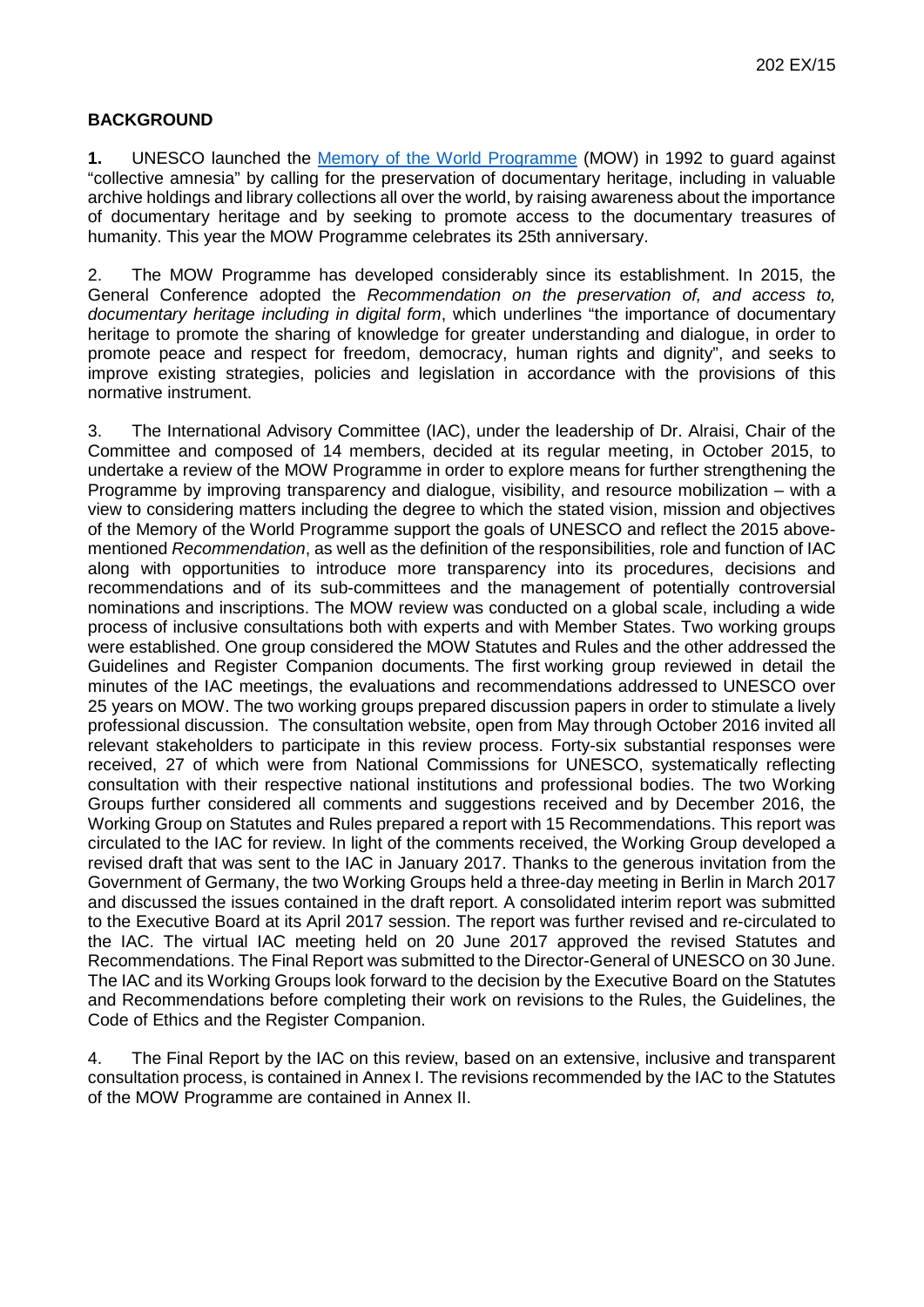5. In light of the foregoing, the Executive Board may wish to adopt the following decision:

The Executive Board,

- 1. Having examined document 202 EX/15,
- 2. Expresses its appreciation to the IAC for the substantial work on the review of the MOW Programme;
- 3. Reaffirming the goal of the MOW Programme as expressed by the General Conference in 2015 in the *Recommendation on the preservation of, and access to, documentary heritage including in digital form*,which underlines "the importance of documentary heritage to promote the sharing of knowledge for greater understanding and dialogue, in order to promote peace and respect for freedom, democracy, human rights and dignity",
- 4. Approves the IAC Final Report (Annex I) and the recommended revisions to the Statutes of the MOW Programme (Annex II);
- 5. Requests the Director-General to report periodically on the implementation of the MOW Programme.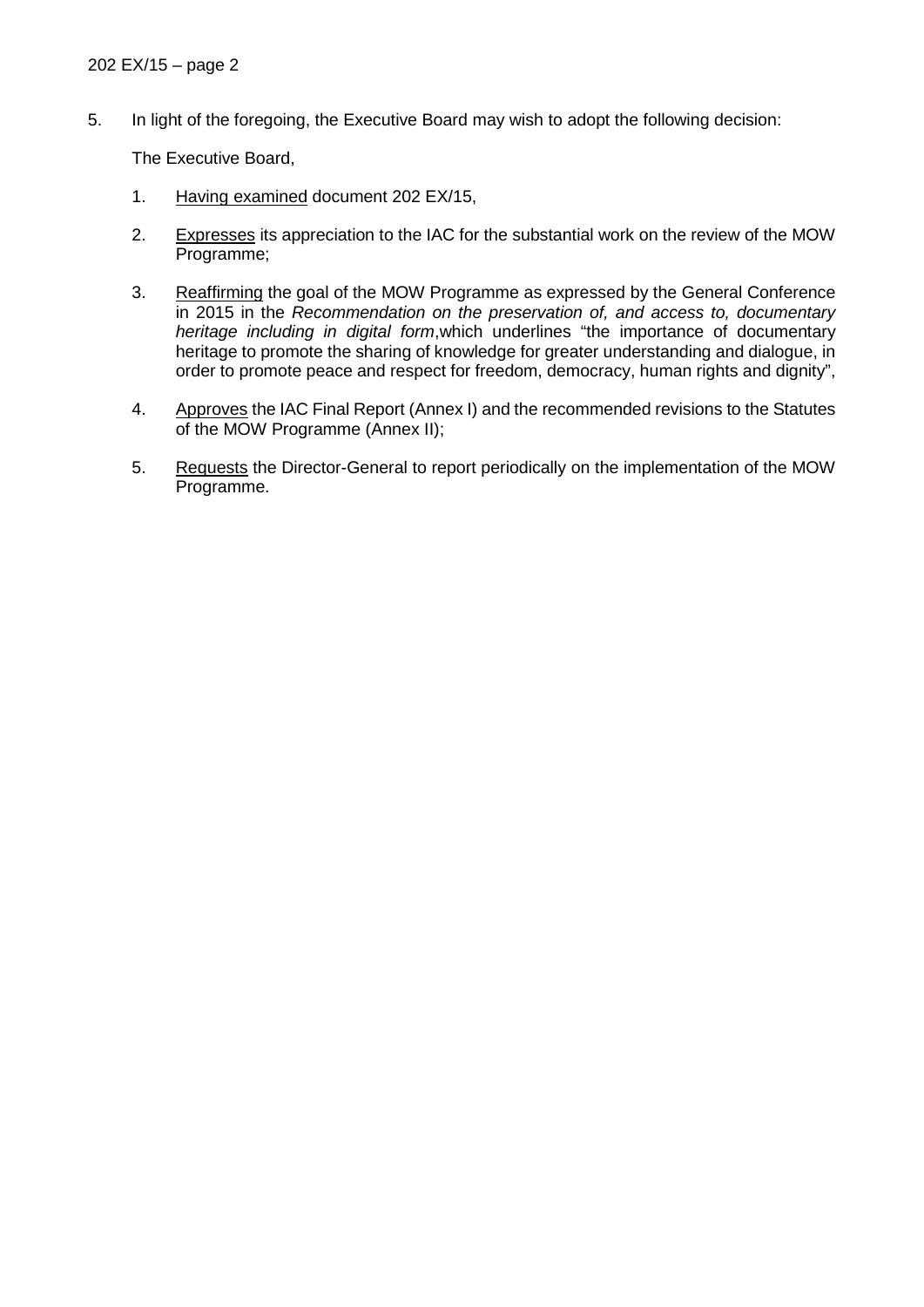**ANNEX I**



# **Memory of the World Programme**

## **International Advisory Committee**

## **Final Report on the**

### **Memory of the World Programme Review**

**Submitted to the Director-General of the United Nations Educational, Scientific and Cultural Organization** 

**June 2017**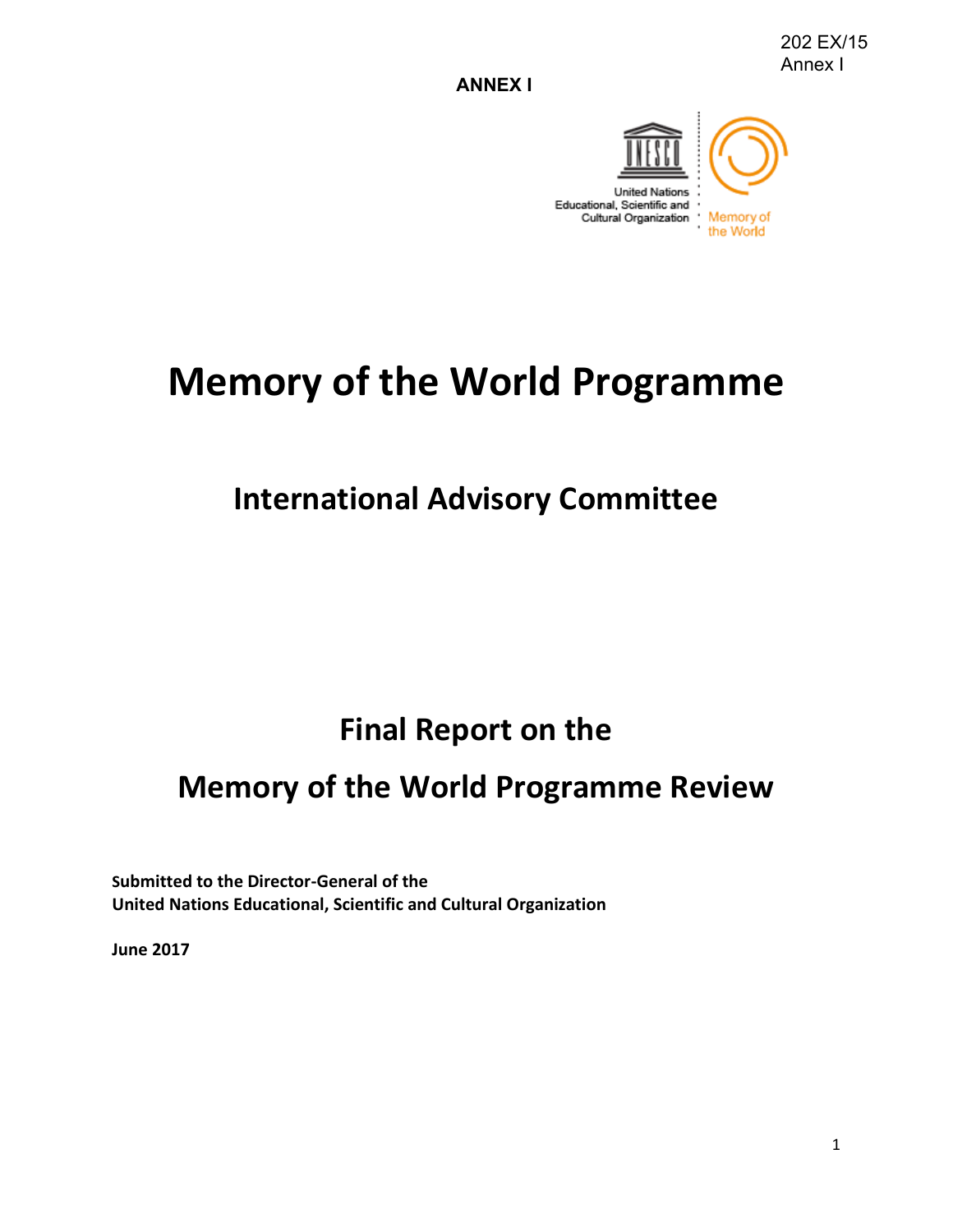### **Wisdom Across Generations: 4000 years**

*Man perishes; his corpse turns to dust; all his relatives pass away. But writings make him remembered. ... A book is more effective than a well-built house or a tomb-chapel in the west, better than an established villa or a stela in the temple!*  The teaching of Ani, Egypt 16<sup>th</sup> Century, BCE.

*CONSIDERING that documents produced and preserved over time, in all their analogue and digital forms through time and space, constitute the primary means of knowledge creation and expression, having an impact on all areas of humanity's civilization and further progress, UNESCO General Conference. 2015*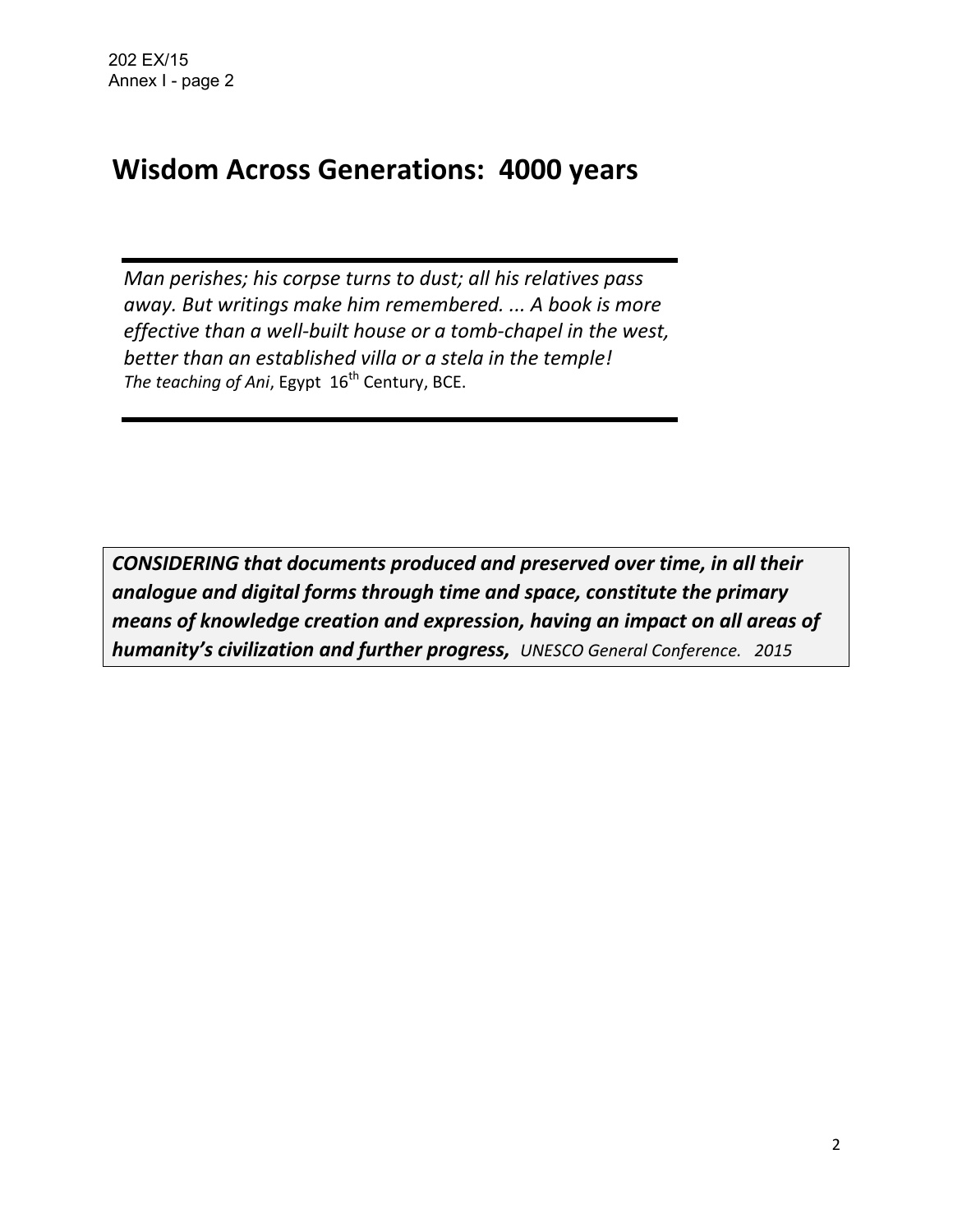### **INTRODUCTION**

The Memory of the World Programme marks its 25th anniversary in 2017. Over this quarter century our memory institutions have responded to rapid developments in the technology for creating, preserving and accessing our documentary heritage coupled with public expectations for quick access in technology-enabled, highly mobile societies. Digital systems are now ubiquitous, from the largest governments, institutions, and corporations to families and rapid obsolescence of software and hardware imperil memory. But for public access there are impressive examples worldwide of how digitization has transformed rare books, photos, maps and fragile manuscripts from the least accessible heritage resource to the most accessible.

Interest by UNESCO's Member States and partners in the MoW Programme is clear. An increased number of activities have been successfully implemented over the last two years, mostly funded from extra-budgetary resources. Also, nominations for inscription of documentary heritage in the International Register have risen in number (a 50% increase in the current cycle) and in complexity.

At its meeting in Abu Dhabi, UAE, in October, 2015, the Memory of the World International Advisory Committee launched a comprehensive review of the Programme, seeking to celebrate its accomplishments and to advise on the future. This Review, intended to be wide ranging, open and transparent, was welcomed by the UNESCO Executive Board at its meeting in April 2016 and again strongly encouraged in April 2017. Our online consultation received 45 substantial submissions; 27 from National Commissions for UNESCO and MoW national committees. Our deliberations also benefited from an Experts' Meeting held in Berlin thanks to the generous support of the German Government.

Many submissions paid tribute to the excellent work of staff and the volunteer IAC members over the years and noted that much has been accomplished with minimal regular programme resources. At the same time, almost 80% of respondents felt that the MoW Programme was not meeting fully its potential - an observation made repeatedly in various reports over the past two decades. Our 15 Recommendations are intended to address this challenge in an effective and realistic way.

The Memory of the World Programme of UNESCO has accomplished a lot over its 25 years of existence. Its remarkable achievements stand as eloquent testimony to the extraordinary commitment of many professional experts and of libraries, archives, museums and related relevant institutions around the globe. They have worked in close collaboration with an equally dedicated team in the UNESCO Secretariat. It is the right time to build on, and advance MOW on a solid foundation based on mutual respect and understanding, and peaceful cooperation among peoples and nations.

Abdulla Alraisi, PhD.

Chairman, UNESCO Memory of the World International Advisory Committee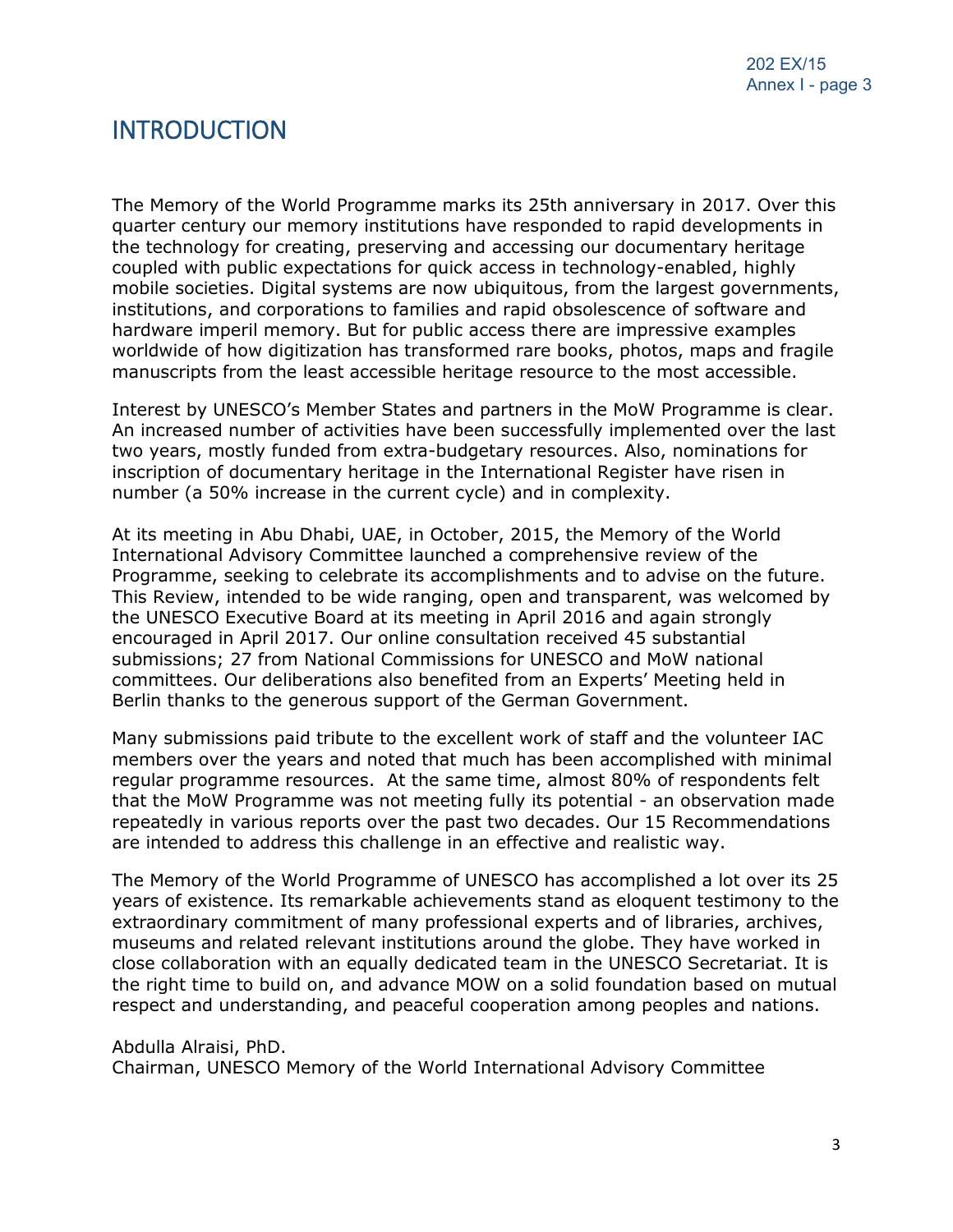202 EX/15 Annex I - page 4

### MEMBERSHIP, International Advisory Committee

**Chairperson** 

**Dr. Abdulla Alraisi**  Director General, National Archives United Arab Emirates

### **Vice-Chairpersons**

**Mr. David Fricker**  Director General, National Archives Australia

**Mr. Papa Momar Diop**

Former Director of National Archives of Senegal Lecturer at University Gaston Berger of Saint-Louis, Senegal

**Prof. Dr. Lothar Jordan**  Technical University of Dresden Germany

**Rapporteur Ms. Victoria O'Flaherty** Director, National Archives St. Kitts

#### **Members**

**Dr. Vitor Manoel Marques de Fonseca** Universidade Federal Fluminense, Brazil

**Prof. Boryana Hristova**  Deputy Minister, Culture Bulgaria

**Dr. Hédi Jallab**  Directeur Générale, Archives Nationales Tunisie

**Dr. Helen Jarvis**  Advisor, Royal Government Cambodia

**Mr. Adolf Knoll**  Secretary for Research and International Cooperation, National Library Czech Republic

**Ms. Dianne Macaskill**  Former Chief Archivist New Zealand

**Dr. Jussi Nuorteva**  Director General, National Archives Finland

**Dr. Victoria Okojie**  Department of Library and Information Science, University of Abuja, Nigeria

**Dr. Dietrich Schüller**  Phonogrammarchiv, Academy of Sciences Austria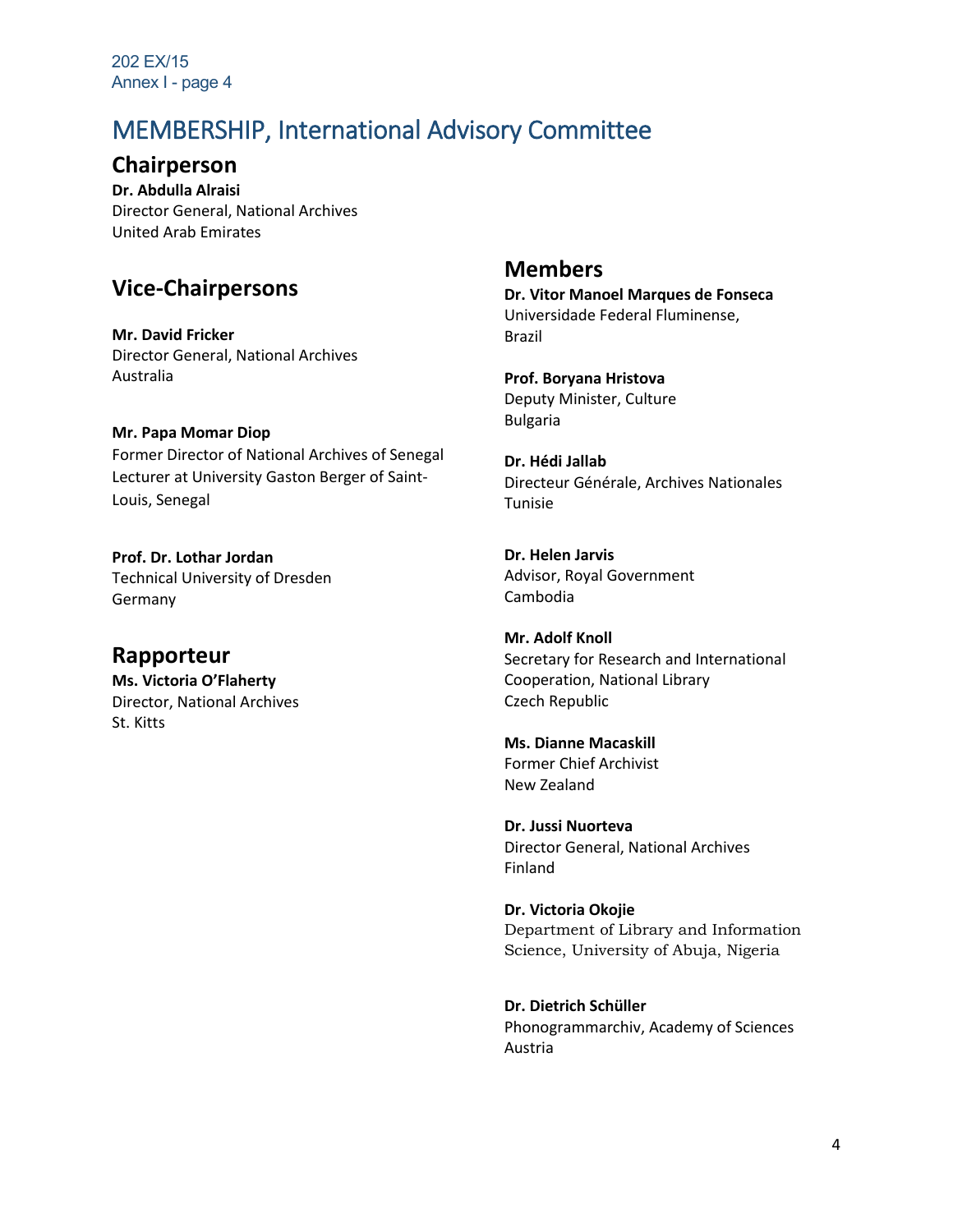#### **RECOMMENDATIONS**

#### **RECOMMENDATION 1 MANDATE**

WE RECOMMEND THAT on the 25<sup>th</sup> anniversary of the establishment of the Memory of the World Programme and to build on its achievements and evident interest amongst Member States and

Inspired by the Universal Declaration on Archives (2011), the UNESCO/UBC Vancouver Declaration (2012) and the Action Plan for Strengthening the Memory of the World Programme, approved by the General Conference (2013) and

Animated by the vision of the 2015 UNESCO Recommendation concerning the preservation of, and access to, documentary heritage including in digital form.

UNESCO reaffirms the establishment the Memory of the World Programme and its commitment to sustainable resources and Further confirms

THAT the Mandate of the Memory of the World Programme is to contribute to the mission of UNESCO by emphasizing the importance of documentary heritage as the primary means of knowledge creation, expression and communication in order to promote sharing knowledge for greater understanding and dialogue with programs and initiatives combining public awareness (including national, regional and international registers), education and training and measures to protect documentary heritage at risk, and Further

THAT the MoW Programme be guided by an active international expert committee:--suitably representative of a range of expertise, the UNESCO regional groups and cultural perspectives, respecting the MoW Code of Ethics and advising UNESCO on all aspects of the MoW Programme, including:

(a) Implementation of the 2015 UNESCO Recommendation concerning the preservation of, and access to, documentary heritage including in digital form;

(b) Raising awareness, especially amongst governments, NGOs, the United Nations and its agencies of the threats to fragile, often unique documentary heritage;

(c) Implementing measures and activities to preserve documentary heritage, past, present and future seen to be at risk of loss;

(d) Advancing research together with training and educational programmes for preserving and making accessible documentary heritage, including in electronic forms, especially in approaches suited to conditions in developing areas;

(e) Maintaining an International Register of significant documentary heritage,

(f) Recommending documentary heritage for inscription in the International Register in accordance with the MoW Rules of Procedure;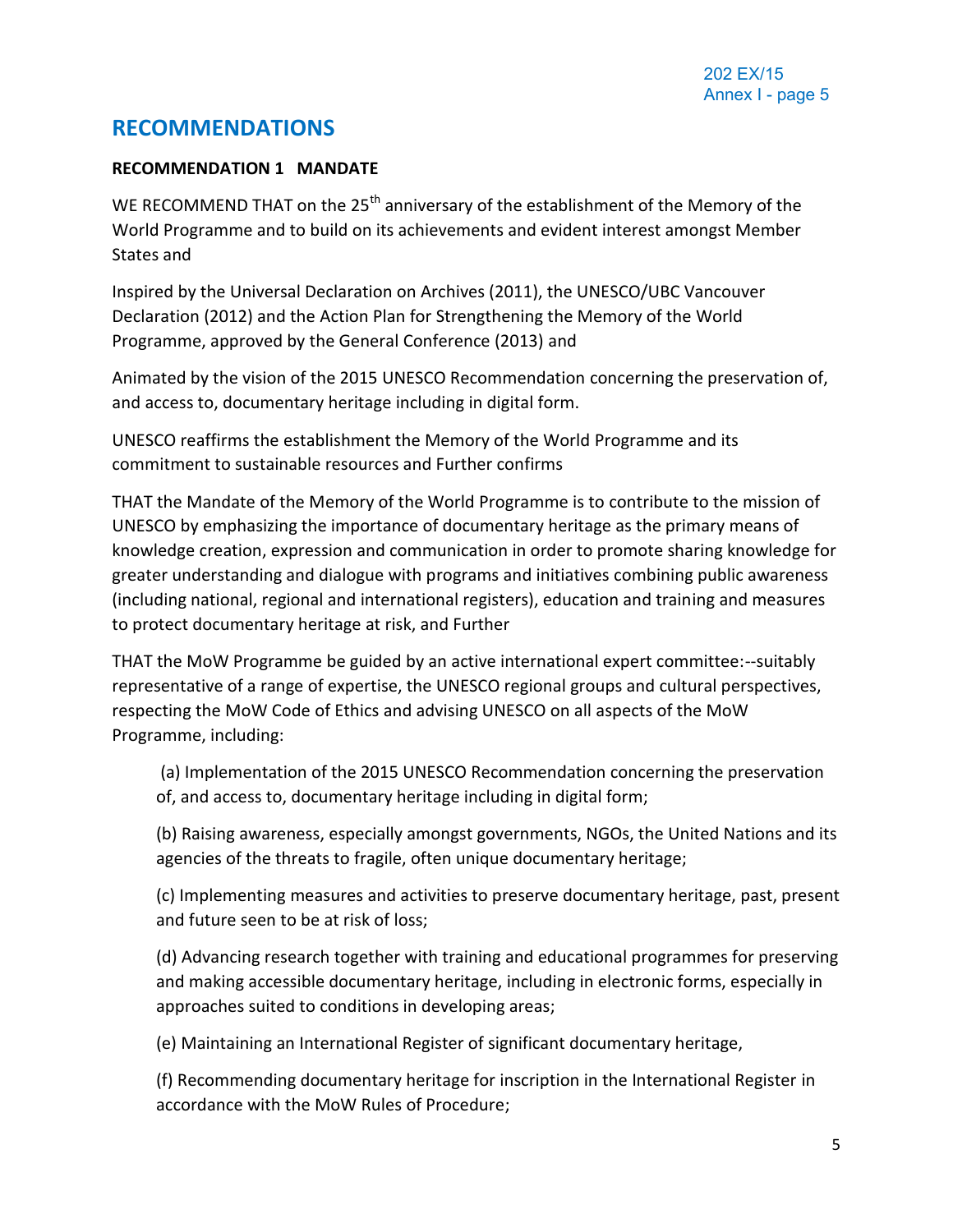(g) Building partnerships, developing branding, raising funds and advising on revenue opportunities to advance the Memory of the World Programme; and Further

That the MoW Programme work in harmony and close collaboration with other world heritage programmes, the Information for All Programme and engage with appropriate partners in the public, private and voluntary sectors to advance its mandate.

#### **RECOMMENDATION 2 SUSTAINABILITY**

WE RECOMMEND that UNESCO ensure that the Memory of the World Secretariat is enlarged and the operating budget increased in the immediate future to support both the existing programme and the enhancements recommended in this report, either from the UNESCO regular budget or with help from Member States or by initiating new revenue measures and Further

That UNESCO establish a MoW fund to receive and administer extrabudgetary funds provided to advance the MoW programme.

#### **RECOMMENDATION 3 PUBLIC ACCESS:-- MoW web site**

WE RECOMMEND that the MoW Programme web site be significantly expanded to include extensive multi-media content in many languages, with links to documentary heritage sites globally, and with a powerful search capacity. This should be a UNESCO web site but developed in partnership with the relevant NGOs, cooperating institutions and the private sector and Further

That the MoW web site link directly to the institutional web sites of those preserving MoW inscribed documentary heritage and to any web sites hosting digital copies of these documents

#### **RECOMMENDATION 4 PUBLIC ACCESS:--Digitization**

WE RECOMMEND that MoW Programme seek resources and develop programmes or projects to assist the digitization of important documents, especially those inscribed in the MoW International Register and those considered at risk and to make these discoverable and sustainable online.

#### **RECOMMENDATION 5 PUBLIC AWARENESS**

WE RECOMMEND that the MoW Programme in collaboration with national commissions for UNESCO actively promote the establishment of national MoW committees and involve them both in advancing nominations for the International Register and in events celebrating successful inscription and Further

That the UNESCO General Conference include an event and exhibit to announce, highlight and celebrate new inscriptions approved for the International Register, and Further That UNESCO actively seek contributions to the Memory of the World Fund in support of projects to advance the preservation of documentary heritage where most needed.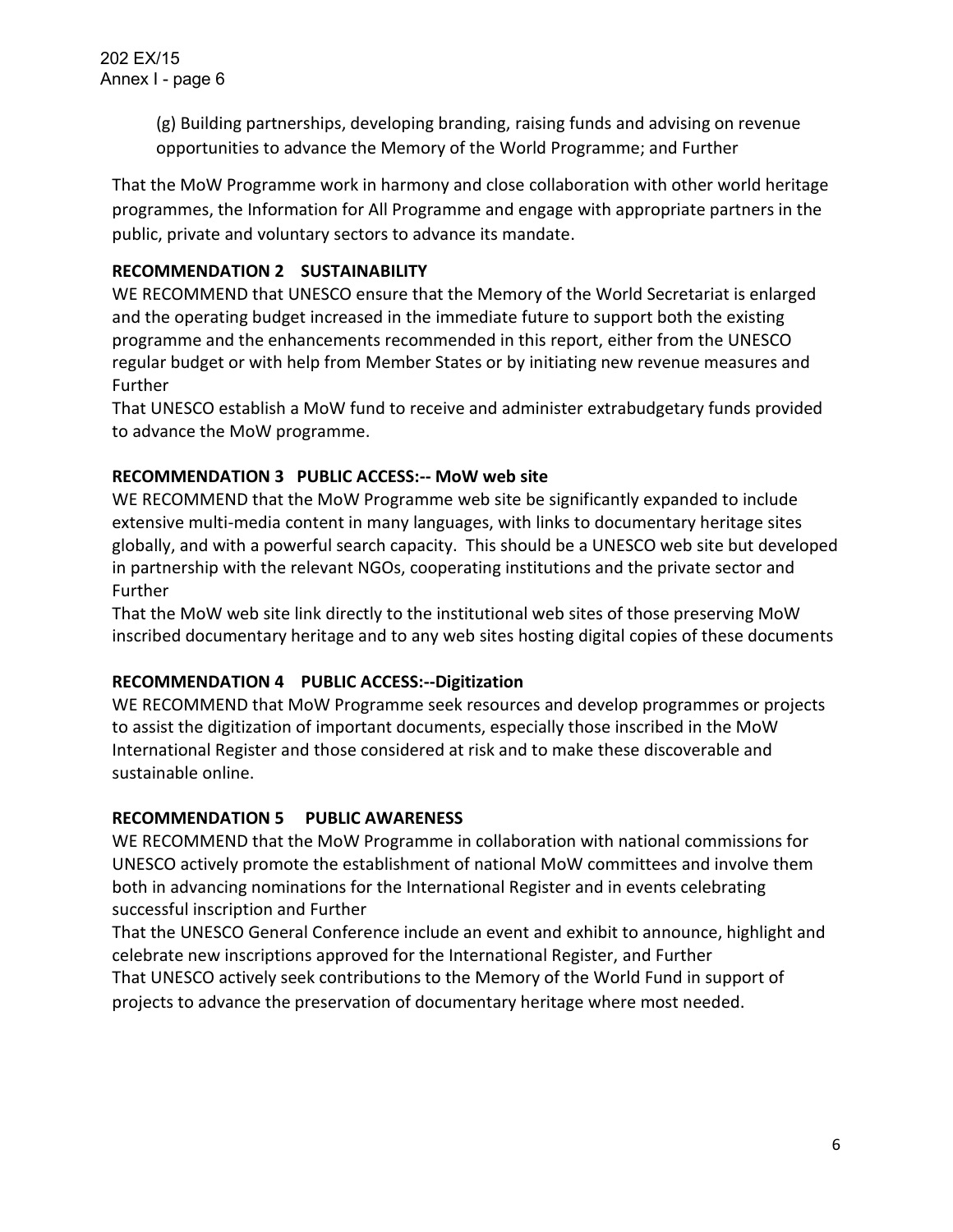#### **RECOMMENDATION 6 MoW INTERNATIONAL REGISTER**

WE RECOMMEND AND URGE that the following procedure be implemented and reflected in the revised Rules of Procedure to take effect starting with the 2018-2019 MoW Nomination cycle:

The Memory of the World programme has three main objectives:

- a) To facilitate preservation of the world's past, present and future documentary heritage.
- b) To assist universal access to documentary heritage.
- c) To increase awareness worldwide of the existence and significance of documentary heritage.

1) In its pursuit of these objectives, the Memory of the World programme recognizes that "history is an unending dialogue between the present and the past" (E.H. Carr) or, in other words, the interaction between primary sources and their on-going interpretation. MoW's concern is with the preservation and accessibility of primary sources, not with their interpretation or the resolution of historical disputes. The recommendation of the experts is that Memory of the World does not enter into disputes concerning the interpretation of historical events, nor does it take sides. It neither endorses the ideas or opinions expressed in any items of documentary heritage accepted for register assessment and/or inscription, nor does it necessarily endorse the content of the nominations themselves. Therefore, the following clarification related to the nomination procedures is proposed.

2) At least 4 months prior to the fixed deadline, the MoW Secretariat issues a call for nominations for the international register on the MoW website also indicating the deadline and the formal criteria that each nomination must meet.

On submission of a nomination the MoW Secretariat examines the legal, technical and other pertinent aspects of the nomination and informs the nominator about the results of this examination.

If the nomination is accepted for assessment the MoW Secretariat notifies the nominator copying the concerned Permanent Delegations, National Commissions for UNESCO and the National Committees "Memory of the World", uploads the nomination forms on UNESCO's Memory of the World website and sends the nomination form to the Register Subcommittee (RSC) for assessment.

The nomination is immediately open for comments (objections, support or other information pertaining to the selection criteria). Comments can be sent to the Secretariat via the respective form within a fixed time frame according to the timeframe set in the MoW guidelines.

The entire process of the assessment of MoW nominations will be conducted in accordance with both the UNESCO MoW Rules of Procedures and the MoW Code of Ethics.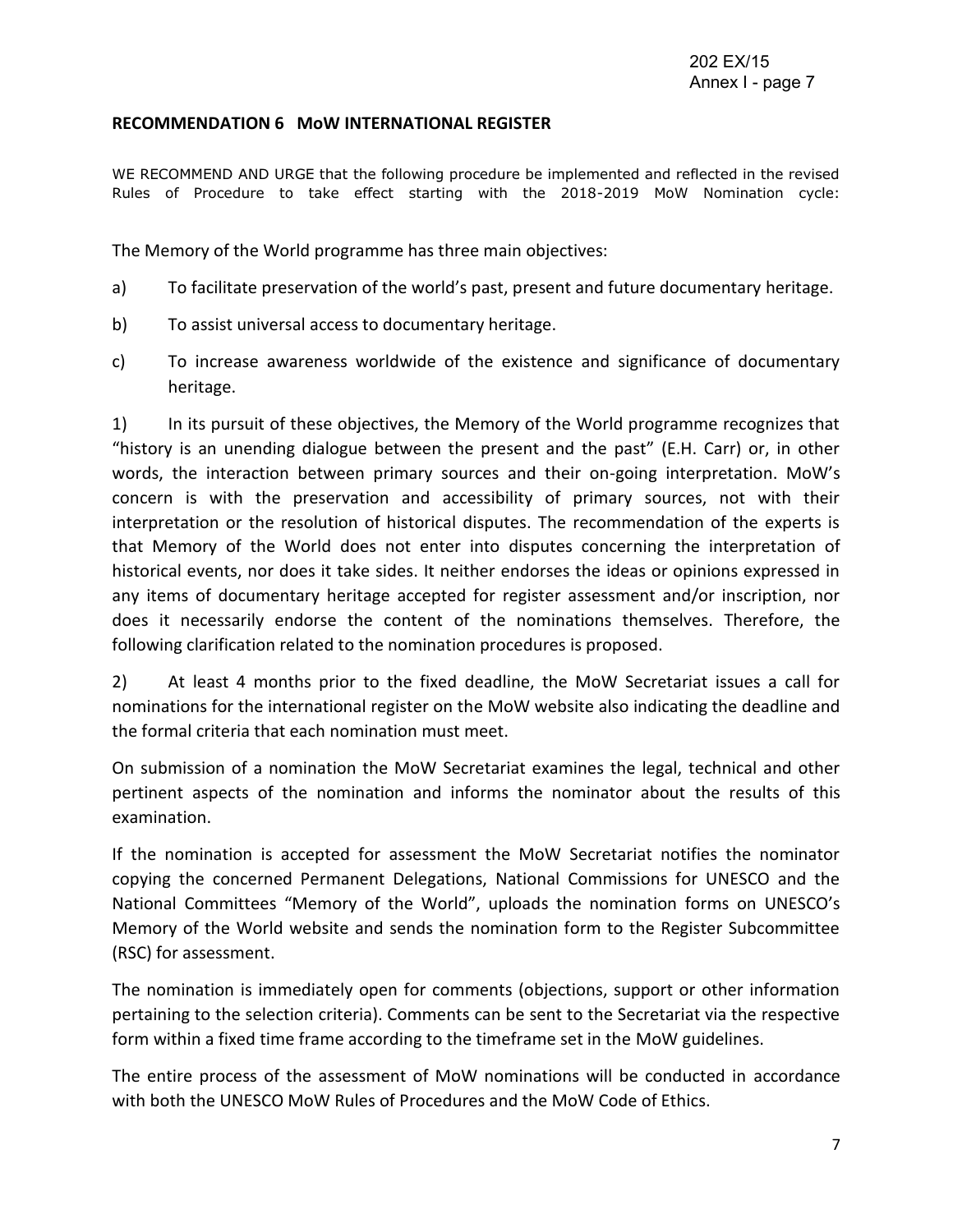3) The MoW Secretariat transmits to the Register Sub-Committee (RSC) the received comments. The RSC reviews these and initiates a course of action appropriate to the circumstances indicated and the context of the documentary heritage nominated.

4) The RSC takes into account all the comments received in its assessment of the nomination. The RSC comes to a preliminary assessment of the nomination.

After the RSC issues its preliminary recommendation, the MoW Secretariat notifies the nominator copying the Permanent Delegations, the National Commissions for UNESCO and the National Committees "Memory of the World" of the countries concerned.

The nominator is offered the opportunity to respond to this preliminary recommendation.

5) Based on these responses the RSC can reconsider its assessment before submitting its recommendations to the IAC.

6) The IAC examines the nominations together with the recommendations of the RSC and recommends to the Director-General its professional assessment of the nominations.

7) Questioned nominations will be given more time for dialogue amongst the concerned parties, even before submission to RSC. Dialogue may be mediated.

The outcome of such a dialogue could be

a) a joint nomination,

b) agreement on an inscription including opinions showing differing perspectives on the events or facts reflected in the nominated document,

c) if no agreement has been reached, continued dialogue among the concerned parties may be encouraged for one more cycle (i.e. a maximum of four years after submission of the nomination) at which time the RSC will submit its recommendation to the IAC and the IAC will be expected to make a final recommendation to the Director-General.

8) The Director-General makes the final decision on the inscription taking into account the professional advice provided by the IAC and any other relevant information.

#### **RECOMMENDATION 7 INSCRIPTIONS: PROCESS AND FORMAT**

WE RECOMMEND that the Memory of the World International Advisory Committee routinely publish its Rules of Procedure; its Code of Ethics and membership in its sub-committees. And Further

That the IAC organize a meeting of experts knowledgeable in resource discovery in all documentary media to advise on measures to enhance the visibility of the Register on major search engines and Further

That the custodians of inscribed documentary heritage be asked to submit revised entries for their Register Inscriptions according to unified standard and Further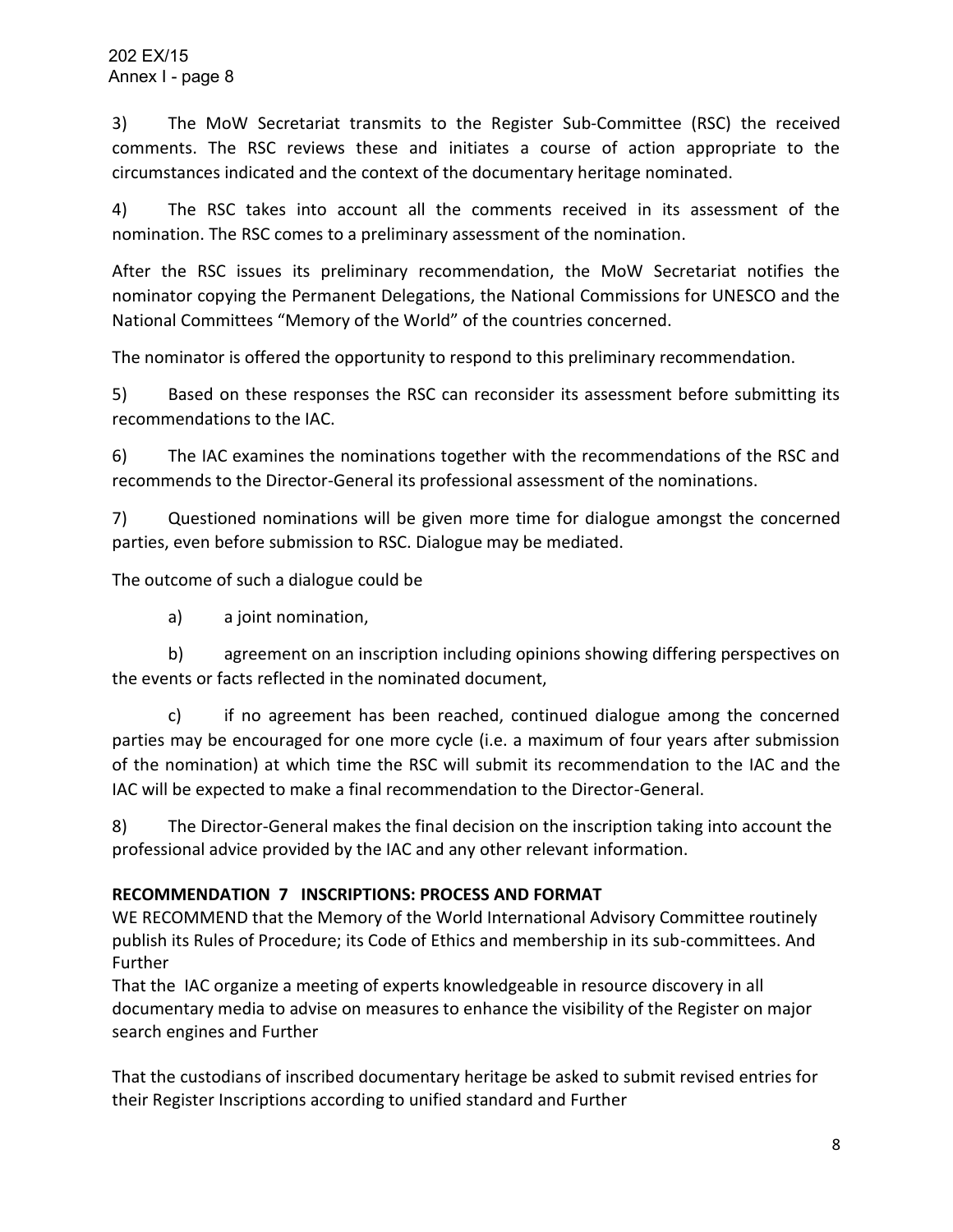That every effort should be made to link the Register Inscriptions to web sites where extensive digital copies of the material are available and to related documentary heritage to provide context for educational and research purposes and Further

That Member States be approached to help translate all or relevant parts of the International Register into other languages.

#### **RECOMMENDATION 8 INSCRIPTIONS: REVIEW OF STATUS**

WE RECOMMEND that the custodians of inscribed documentary heritage be required to report at least every four years on the state of conservation and the provisions for access., and with visits whenever possible by the MoW secretariat, IAC members, MoW Regional Committees and national commissions to institutions with documents inscribed on the International Register. The assessments should be routinely reported to the IAC, with a transparent process of inspection for proposing improvements or when necessary deletion of an inscription if commitments regarding preservation and access are not being respected.

#### **RECOMMENDATION 9 DOCUMENTARY HERITAGE AT RISK**

WE RECOMMEND that the 1996 report: "Lost Memory – Libraries and Archives Destroyed in the Twentieth Century" be updated and republished online together with a warning of the threats faced by documentary heritage, databanks, modern recordkeeping systems and all research data, and Further

That the MoW Programme in collaboration with all Sectors of UNESCO launch an awareness campaign of the threats to all documentary heritage and precautions which can be taken addressed to professions concerned about records and data: eg: legal, audit and management, education, sciences, medical, and academe.

#### **RECOMMENDATION 10 DIGITAL PRESERVATION: PERSIST Initiative**

We RECOMMEND that the MoW programme support and accelerate the PERSIST initiative and that, in cooperation with the PERSIST Steering Committee, the IAC and Secretariat can proceed *inter alia*:

- i. by initiating partnerships with private and public parties like the European Commission;
- ii. by supporting the UNESCO PERSIST Foundation as a key tool to preserve access to obsolete software;
- iii. by collecting and including input on the digital aspects of the Recommendation concerning the Preservation of, and Access to, Documentary Heritage Including in Digital Form with a view to including them in the related Implementation Guideline; and
- iv. by promoting policy instruments adopted by the PERSIST Steering Committee.

#### **RECOMMENDATION 11 SAFE HAVEN Initiative**

WE RECOMMEND that the MoW Programme launch a "Safe Haven" project in collaboration with libraries, archives and museums already active, for documentary heritage at risk, identifying needs and institutions equipped to help and drafting a model agreement for use by the parties involved and Further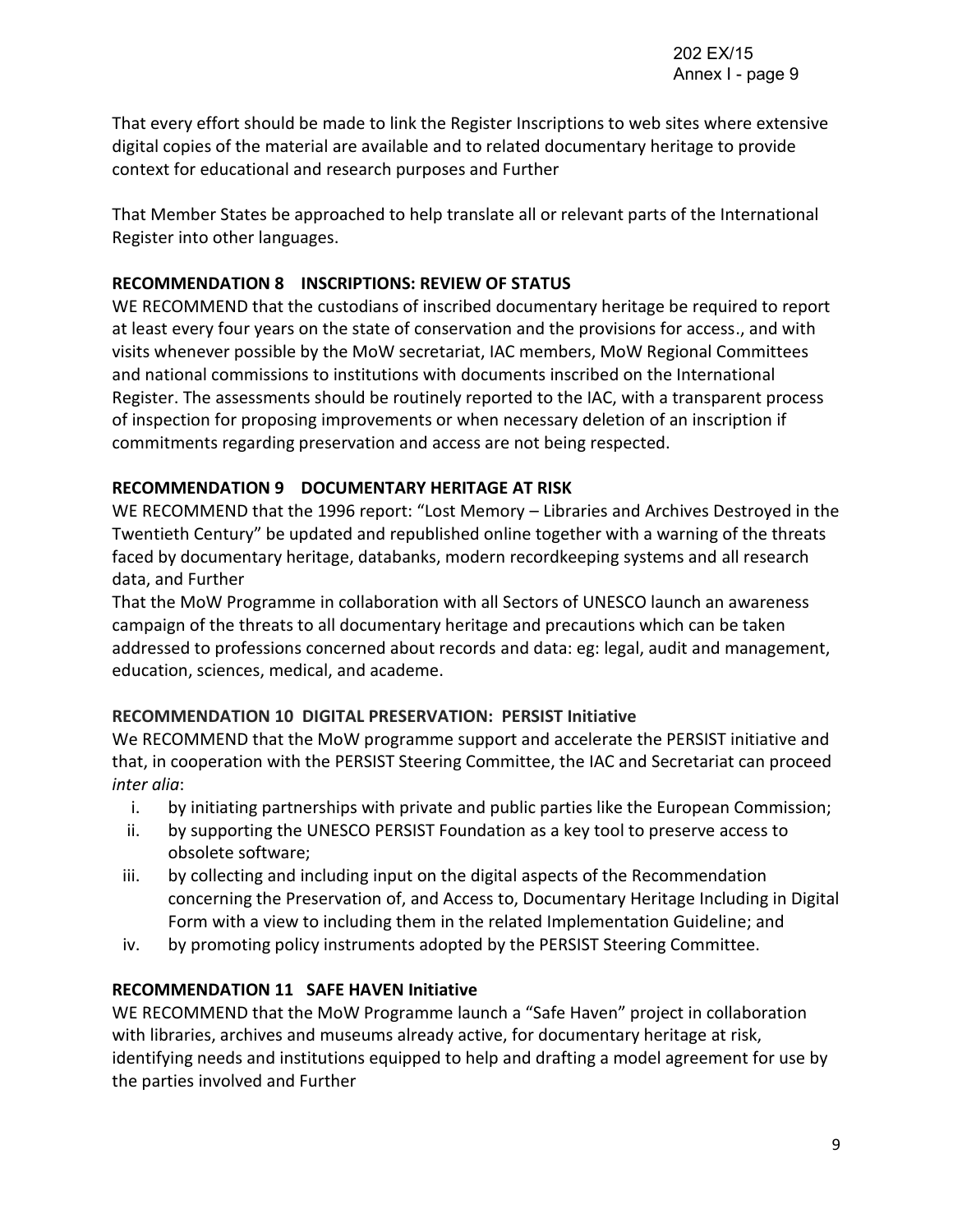202 EX/15 Annex I - page 10

That efforts be made to recognize documentary heritage in the mandate of the international fund for the protection of cultural heritage in armed conflict as announced in the Abu Dhabi Declaration (3 Dec. 2016) and the Shield for Global Heritage initiative.

#### **RECOMMENDATION 12 RESEARCH, EDUCATION AND TRAINING**

WE RECOMMEND that the IAC and the recently established MoW Knowledge Centers build on their research and expertise and work with other UNESCO educational programmes to facilitate and encourage educational use of inscribed documentary heritage, developing skills in critical analysis of sources and assisting communities and families in preserving their digital documents; and Further

That the MoW Programme conduct research on effective preservation solutions for smaller institutions and families and prepare or link to online instruction modules in preservation measures for all documentary media.

#### **RECOMMENDATION 13 MoW BRAND**

WE RECOMMEND that the IAC work with UNESCO and private sector experts to develop a longterm partnership plan and initiate pilot projects to test possibilities, investing in and deliberately building the MoW as a respected brand in preserving authoritative information resources for the knowledge society<sup>1</sup> and Further

That the MoW engage with all relevant organizations, NGOs, IGOs and institutions to consider new service models for the for-profit entities which benefit from free public information services, involving acknowledgement and publicity for the institutions preserving documentary heritage, and possibly financial support to enable them to continue.

#### **RECOMMENDATION 14 PARTNERSHIPS**

WE RECOMMEND that the MoW Programme renew its partnership with the World Digital Library and develop active relationships with similar international programs, recognizing shared goals and exploring the synergies of collaboration. And Further

That UNESCO involve the IAC and related NGOs in initiatives relating to world heritage, cultural property, information for all, copyright, access to information, freedom of expression:-- issues in which the information professions have both expertise and practical experience.

#### **RECOMMENDATION 15: HERITAGE COLLABORATION**

WE RECOMMEND that UNESCO and the Member States initiate a continuing effort to explore the synergies across the UNESCO heritage programmes, to encourage dialogue and joint action across the heritage disciplines and to advance projects to demonstrate the possibilities of an inclusive approach to humanity's past.

 $1$  We acknowledge that private sector partners should respect the ten principles of the UN Global Compact. See; **<https://www.unglobalcompact.org/what-is-gc/mission/principles>**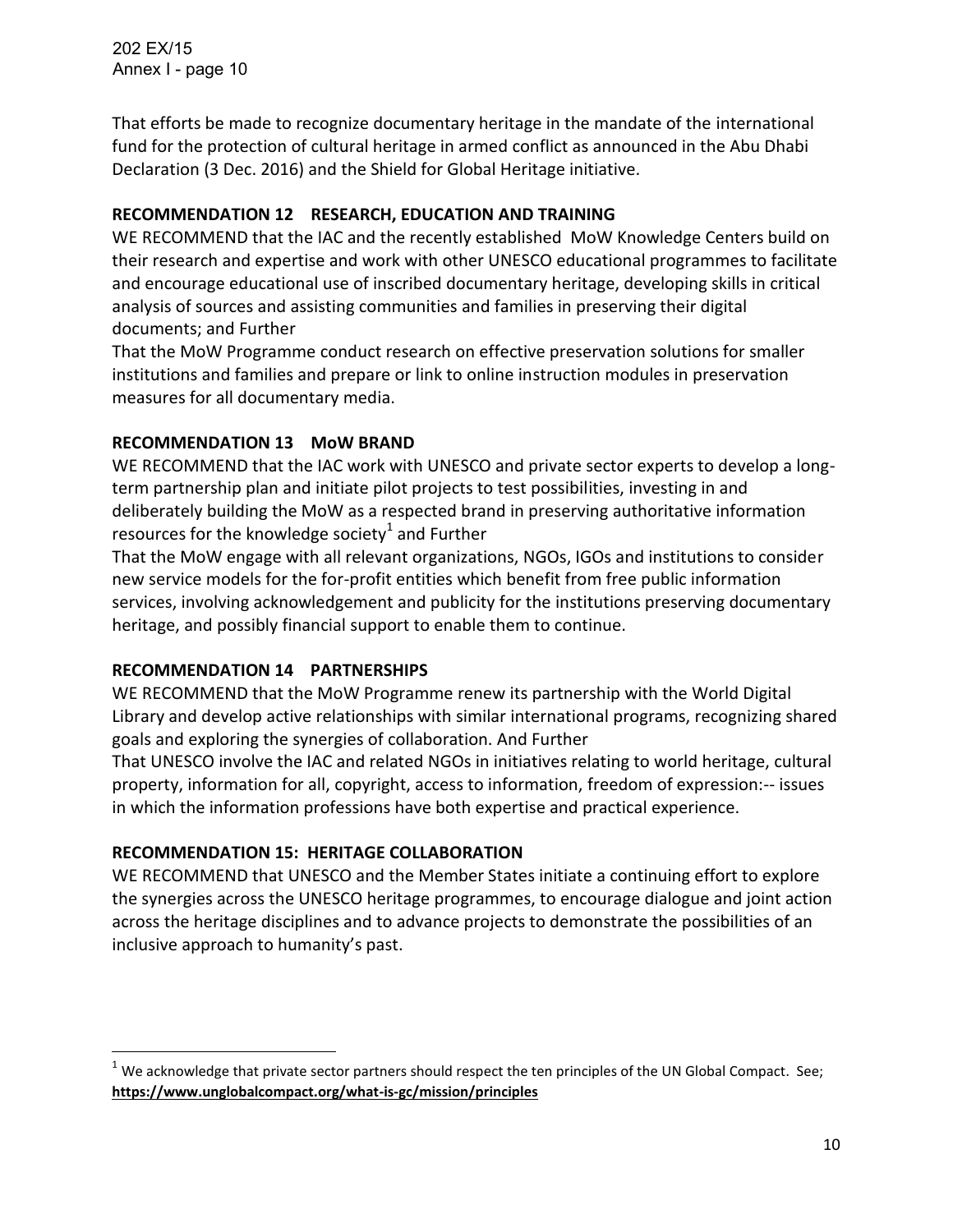## **STATUTES of the Memory of the World Programme Recommended Revisions**

| <b>CURRENT STATUTES</b>                                                                                                                                                                                                                                                                                                                                                                                                                                                                                                                                                                                                                                                                                                                                                       | <b>Recommended REVISION</b>                                                                                                                                                                                                                                                                                                                                                                                                                                                                                                                                                                                                                                                                                      |
|-------------------------------------------------------------------------------------------------------------------------------------------------------------------------------------------------------------------------------------------------------------------------------------------------------------------------------------------------------------------------------------------------------------------------------------------------------------------------------------------------------------------------------------------------------------------------------------------------------------------------------------------------------------------------------------------------------------------------------------------------------------------------------|------------------------------------------------------------------------------------------------------------------------------------------------------------------------------------------------------------------------------------------------------------------------------------------------------------------------------------------------------------------------------------------------------------------------------------------------------------------------------------------------------------------------------------------------------------------------------------------------------------------------------------------------------------------------------------------------------------------|
|                                                                                                                                                                                                                                                                                                                                                                                                                                                                                                                                                                                                                                                                                                                                                                               |                                                                                                                                                                                                                                                                                                                                                                                                                                                                                                                                                                                                                                                                                                                  |
| <b>ARTICLE 1</b>                                                                                                                                                                                                                                                                                                                                                                                                                                                                                                                                                                                                                                                                                                                                                              | <b>ARTICLE 1</b>                                                                                                                                                                                                                                                                                                                                                                                                                                                                                                                                                                                                                                                                                                 |
| An International Advisory Committee of the<br>"Memory of the World" Programme<br>hereinafter termed "the Committee"<br>(category V), is hereby established.                                                                                                                                                                                                                                                                                                                                                                                                                                                                                                                                                                                                                   | An International Advisory Committee of the<br>Memory of the World Programme<br>hereinafter termed "the Committee"<br>(category V), is hereby established.<br>Its goal is to contribute to the mission of<br>UNESCO: Building peace in the minds of men<br>and women by emphasizing the importance<br>of documentary heritage as the primary<br>means of knowledge creation, expression<br>and communication in order to promote<br>sharing knowledge for greater understanding<br>and dialogue.                                                                                                                                                                                                                  |
| <b>ARTICLE 2</b>                                                                                                                                                                                                                                                                                                                                                                                                                                                                                                                                                                                                                                                                                                                                                              | <b>ARTICLE 2</b>                                                                                                                                                                                                                                                                                                                                                                                                                                                                                                                                                                                                                                                                                                 |
| The Committee shall be responsible for<br>advising the Organization on the planning<br>and implementation of the "Memory of the<br>World" programme as a whole and for<br>making recommendations on raising funds,<br>allocating them to projects, placing elements<br>of the documentary heritage on the<br>"Memory of the World" Register and granting<br>the "Memory of the World" label to selected<br>projects, including those which are not<br>receiving financial assistance from the<br>programme. The Committee shall seek co-<br>operation with competent international non-<br>governmental organizations such as the<br>International Council on Archives (ICA) and<br>the International Federation of Library<br>Associations and Institutions (IFLA). It shall | The Committee shall be responsible for<br>advising the Organization on the planning<br>and implementation of the Memory of the<br>World Programme as a whole working in<br>close collaboration with the UNESCO<br>Secretariat and advising the Director-General<br>on all aspects of the Programme, including:<br>(a) Implementation of the 2015<br><b>UNESCO Recommendation concerning</b><br>the preservation of, and access to,<br>documentary heritage including in<br>digital form;<br>(b) Raising awareness, especially<br>amongst governments, relevant NGOs<br>and professional associations, the<br>United Nations and its agencies of the<br>threats to fragile, often unique<br>documentary heritage; |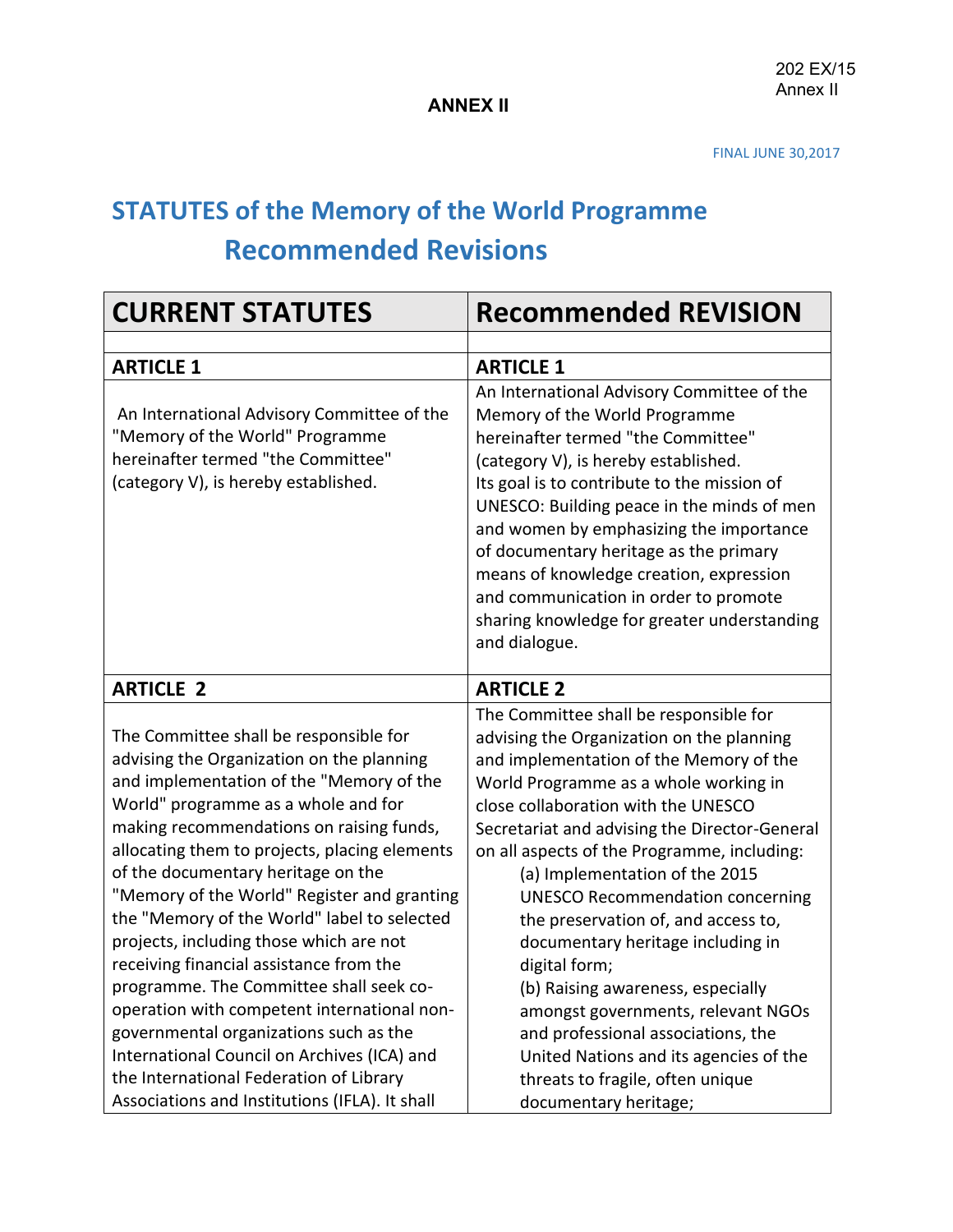| also examine the possibility of gaining access | (c) Implementing measures and                 |
|------------------------------------------------|-----------------------------------------------|
| to this heritage by means of the most up-to-   | activities to preserve documentary            |
| date technologies.                             | heritage, past, present and future seen       |
|                                                | to be at risk of loss;                        |
|                                                | (d) Monitoring the global situation of        |
|                                                | Documentary Heritage preservation and         |
|                                                | preparing proposals for its improvement.      |
|                                                | (e) Advancing research together with          |
|                                                | training and educational programmes for       |
|                                                | preserving and making accessible              |
|                                                | documentary heritage, including in electronic |
|                                                | forms, especially in approaches suited to     |
|                                                | conditions in least developed areas;          |
|                                                | (f) Maintaining an International              |
|                                                | Register of significant documentary           |
|                                                | heritage,                                     |
|                                                | (g) Recommending documentary                  |
|                                                | heritage for inscription in the Memory        |
|                                                | of the World International Register           |
|                                                | according to the MoW Rules of                 |
|                                                | Procedure;                                    |
|                                                | (h) Building partnerships, developing         |
|                                                | branding, and raising funds to advance        |
|                                                | the Memory of the World Programme             |
|                                                | according to guidelines and                   |
|                                                | procedures;                                   |
|                                                | (i) Advising on revenue opportunities         |
|                                                | and the allocation of funds for projects      |
|                                                | (j) Developing synergies and joint            |
|                                                | initiatives with other relevant UNESCO        |
|                                                | programmes.                                   |
|                                                |                                               |
| <b>ARTICLE 3</b>                               | <b>ARTICLE 3</b>                              |
| 1. The Committee shall be composed of 14       | 3.1. The Committee shall be composed of 14    |
| members, appointed by the Director-General     | members appointed by the Director-General     |
| after consultation of the National             | after consultation with the National          |
| Commissions of the States concerned, and       | <b>Commissions of the Member States</b>       |
| serving in a personal capacity.                | concerned, and serving in a personal          |
|                                                | capacity, not as representatives of their     |
|                                                | respective States or any other affiliated     |
|                                                | entities. They will not seek or accept        |
|                                                | instructions from governments or other        |
| 2. The term of office of members of the        | authorities.                                  |
| Committee shall be four years. It is           | 3.2. The term of office of the members of the |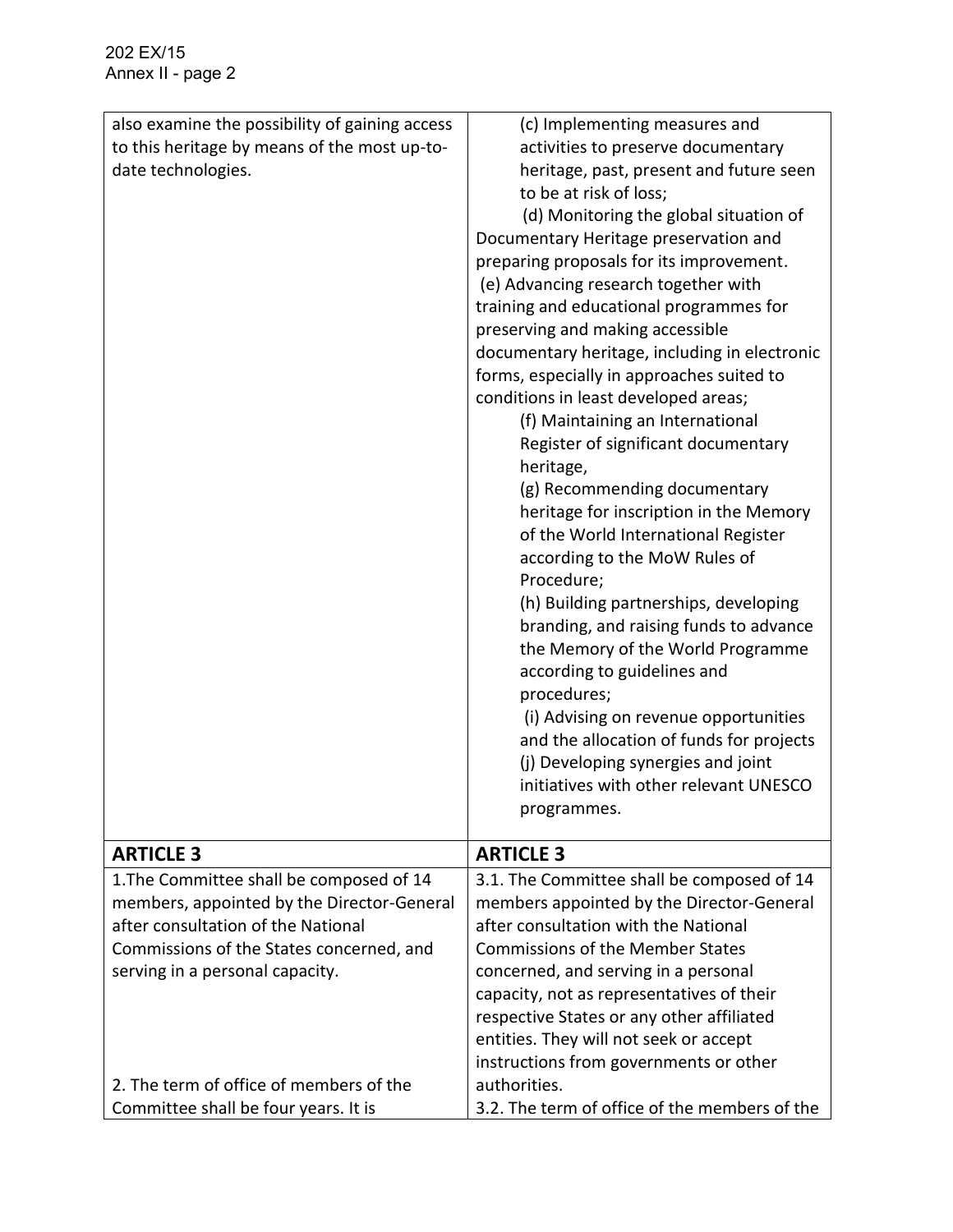| renewable once. In the event of the<br>resignation or death of a member of the<br>Committee, the Director-General shall<br>appoint a replacement for the remainder of<br>the term.<br>3. Every two years, half the membership of<br>the Committee shall be renewed.<br>Notwithstanding the provisions of paragraph<br>2 above, when appointing the initial<br>members of the Committee, the Director-<br>General shall designate the seven whose<br>term of office will expire on 31 December of<br>the fourth year of their election, it being<br>understood that the term of office of the<br>other members will expire on 31 December<br>two years later.<br>4. The members of the Committee shall be<br>chosen for their authority in the field of the<br>safeguarding of the documentary heritage,<br>taking due account of geographical<br>representation and in such a way as to<br>represent the various disciplines and schools<br>of thought prevalent in this field within<br>Member States and in the main international<br>professional organizations.<br>5. In addition to the 14 members mentioned<br>above, the Director-General may invite to<br>meetings of the Committee individuals<br>whose duties and qualifications make them<br>suitable for assisting the Committee in its<br>task. They shall not have the right to vote. | Committee shall be four years. It is<br>renewable once. In the event of the<br>resignation or incapacity of a member of the<br>Committee, the Director-General shall<br>appoint a replacement and determine<br>his/her term.<br>3.3 Every two years, half the membership of<br>the Committee shall be renewed.<br>3.4. The members of the Committee shall be<br>chosen for their expertise in safeguarding<br>documentary heritage, taking due account of<br>geographical, cultural and gender<br>representation and in such a way as to<br>represent the various disciplines and schools<br>of thought prevalent in this field within<br>Member States and in the main international<br>professional organizations.<br>3.5. In addition to the members mentioned in<br>Article 3.1, the Director-General may invite to<br>meetings of the Committee individuals<br>whose duties and qualifications make them<br>suitable for assisting the Committee in its<br>task. They shall not have the right to vote. |
|-----------------------------------------------------------------------------------------------------------------------------------------------------------------------------------------------------------------------------------------------------------------------------------------------------------------------------------------------------------------------------------------------------------------------------------------------------------------------------------------------------------------------------------------------------------------------------------------------------------------------------------------------------------------------------------------------------------------------------------------------------------------------------------------------------------------------------------------------------------------------------------------------------------------------------------------------------------------------------------------------------------------------------------------------------------------------------------------------------------------------------------------------------------------------------------------------------------------------------------------------------------------------------------------------------------------------------------------------------|--------------------------------------------------------------------------------------------------------------------------------------------------------------------------------------------------------------------------------------------------------------------------------------------------------------------------------------------------------------------------------------------------------------------------------------------------------------------------------------------------------------------------------------------------------------------------------------------------------------------------------------------------------------------------------------------------------------------------------------------------------------------------------------------------------------------------------------------------------------------------------------------------------------------------------------------------------------------------------------------------------------|
| <b>ARTICLE 4</b>                                                                                                                                                                                                                                                                                                                                                                                                                                                                                                                                                                                                                                                                                                                                                                                                                                                                                                                                                                                                                                                                                                                                                                                                                                                                                                                                    | <b>ARTICLE 4</b>                                                                                                                                                                                                                                                                                                                                                                                                                                                                                                                                                                                                                                                                                                                                                                                                                                                                                                                                                                                             |
| The Director-General shall convene the<br>Committee in ordinary session once every<br>two years. She/He may convene<br>extraordinary sessions.<br><b>Article 5</b><br>1. At each of its ordinary sessions, the<br>Committee shall elect a chairperson, three<br>vice-chairpersons and a Rapporteur who shall<br>constitute the Bureau of the Committee and<br>shall remain in office until the following                                                                                                                                                                                                                                                                                                                                                                                                                                                                                                                                                                                                                                                                                                                                                                                                                                                                                                                                            | 4.1 The Director-General shall convene the<br>Committee in ordinary session at least once<br>every two years and shall fix the date and<br>place. The Director-General may convene<br>extraordinary sessions and will be<br>represented at all sessions.<br>4.2. At its ordinary session every second year,<br>the Committee shall elect a Chairperson,<br>three Vice-Chairpersons and a Rapporteur<br>who with the Chairperson shall constitute the                                                                                                                                                                                                                                                                                                                                                                                                                                                                                                                                                         |
| ordinary session.                                                                                                                                                                                                                                                                                                                                                                                                                                                                                                                                                                                                                                                                                                                                                                                                                                                                                                                                                                                                                                                                                                                                                                                                                                                                                                                                   | Bureau of the Committee and shall remain in                                                                                                                                                                                                                                                                                                                                                                                                                                                                                                                                                                                                                                                                                                                                                                                                                                                                                                                                                                  |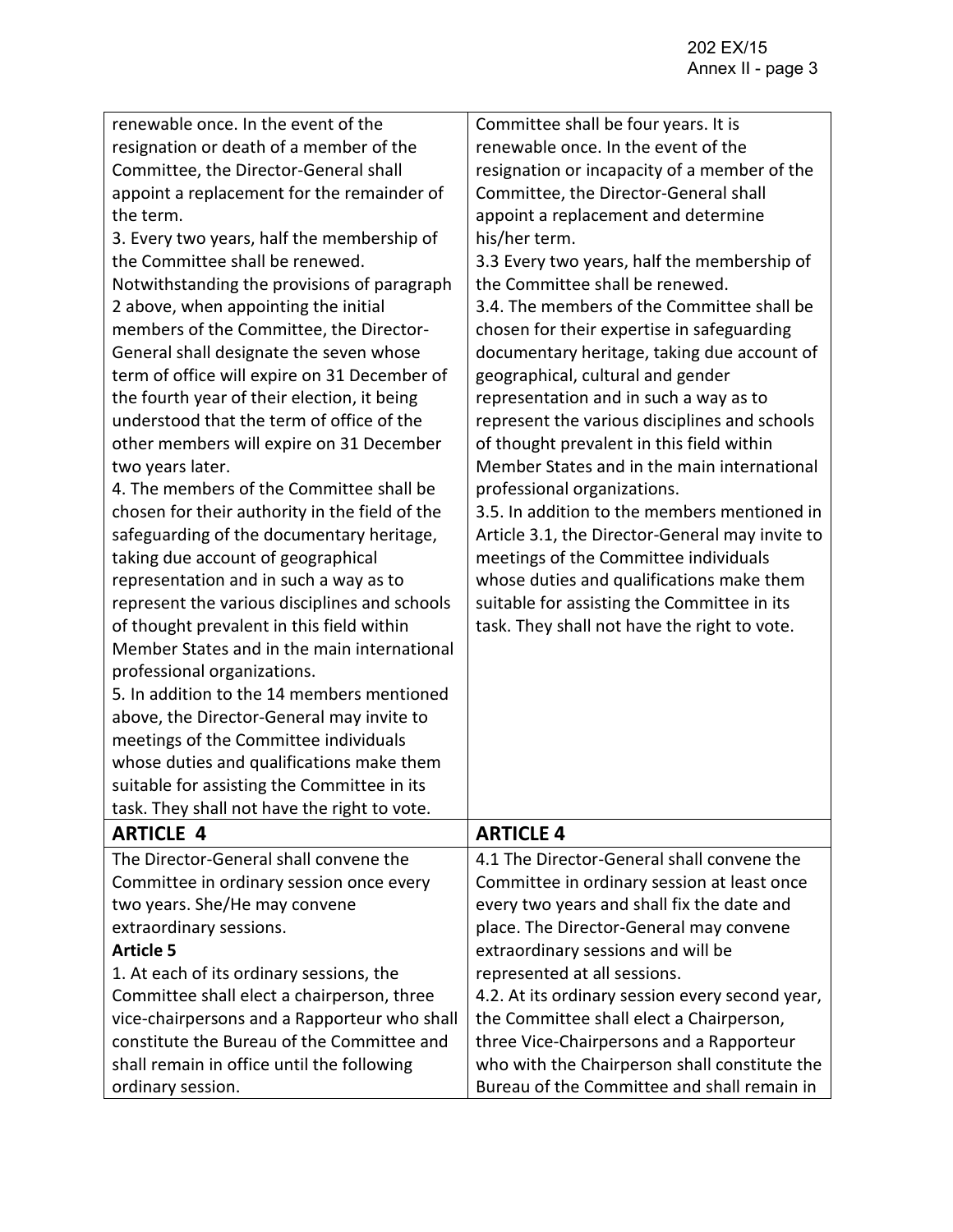| 2. The Director-General shall convene the<br>Bureau and be represented at its meetings.<br><b>Article 6</b><br>The Secretariat of the Committee shall be<br>provided by the UNESCO Memory of the<br>World Secretariat.                                                                                                                                                                                                                                                                                                                                                                                                                                                                                                                                                        | office for two years.<br>4.3. The Director-General shall convene the<br>Bureau as deemed necessary in consultation<br>with the Chairperson and be represented at<br>its meetings.<br>4.4 The Director-General shall also convene<br>virtual meetings of the Bureau or of the<br>Committee as deemed necessary in<br>consultation with the Chairperson.<br>4.5. The Secretariat of the Committee shall<br>be provided by the UNESCO Memory of the<br>World Secretariat.                                                                                                                                                                                                                                                                                                                                                                                                                                                        |
|-------------------------------------------------------------------------------------------------------------------------------------------------------------------------------------------------------------------------------------------------------------------------------------------------------------------------------------------------------------------------------------------------------------------------------------------------------------------------------------------------------------------------------------------------------------------------------------------------------------------------------------------------------------------------------------------------------------------------------------------------------------------------------|-------------------------------------------------------------------------------------------------------------------------------------------------------------------------------------------------------------------------------------------------------------------------------------------------------------------------------------------------------------------------------------------------------------------------------------------------------------------------------------------------------------------------------------------------------------------------------------------------------------------------------------------------------------------------------------------------------------------------------------------------------------------------------------------------------------------------------------------------------------------------------------------------------------------------------|
| <b>ARTICLE 7</b>                                                                                                                                                                                                                                                                                                                                                                                                                                                                                                                                                                                                                                                                                                                                                              | <b>ARTICLE 5</b>                                                                                                                                                                                                                                                                                                                                                                                                                                                                                                                                                                                                                                                                                                                                                                                                                                                                                                              |
| 1. Member States and Associate Members of<br>UNESCO may send observers to meetings of<br>the Committee.<br>2. The United Nations and other<br>organisations of the United Nations system<br>with which UNESCO has concluded mutual<br>representation agreements may be<br>represented at meetings of the Committee.<br>3. The Director-General may extend<br>invitations to send observers to meetings of<br>the Committee to:<br>(a) organisations of the United Nations<br>system with which UNESCO has not<br>concluded mutual representation<br>agreements;<br>(b) intergovernmental organizations;<br>(c) international non-governmental<br>organizations, in accordance with the<br>Directives concerning<br>UNESCO's relations with non-governmental<br>organizations. | 5.1. Member States and Associate Members<br>of UNESCO may send observers to sessions of<br>the Committee. The United Nations and<br>other organizations of the United Nations<br>system with which UNESCO has concluded<br>mutual representation agreements may be<br>represented at sessions of the Committee.<br>5.2. The Director-General may extend<br>invitations to send observers to sessions of<br>the Committee to:<br>(a) organizations of the United Nations<br>system with which UNESCO has not<br>concluded mutual representation<br>agreements;<br>(b) intergovernmental organizations;<br>(c) international non-governmental<br>organizations, in accordance with the<br>Directives concerning UNESCO's<br>relations with non-governmental<br>organizations;<br>(d) Organizations with which the<br>Committee has established<br>partnerships; and<br>(e) related programme areas and<br>committees of UNESCO. |
|                                                                                                                                                                                                                                                                                                                                                                                                                                                                                                                                                                                                                                                                                                                                                                               |                                                                                                                                                                                                                                                                                                                                                                                                                                                                                                                                                                                                                                                                                                                                                                                                                                                                                                                               |
| <b>ARTICLE 8</b>                                                                                                                                                                                                                                                                                                                                                                                                                                                                                                                                                                                                                                                                                                                                                              | <b>ARTICLE 6</b>                                                                                                                                                                                                                                                                                                                                                                                                                                                                                                                                                                                                                                                                                                                                                                                                                                                                                                              |
| 1. The Committee shall establish its Rules of                                                                                                                                                                                                                                                                                                                                                                                                                                                                                                                                                                                                                                                                                                                                 | 6.1. The Committee shall establish its Code of                                                                                                                                                                                                                                                                                                                                                                                                                                                                                                                                                                                                                                                                                                                                                                                                                                                                                |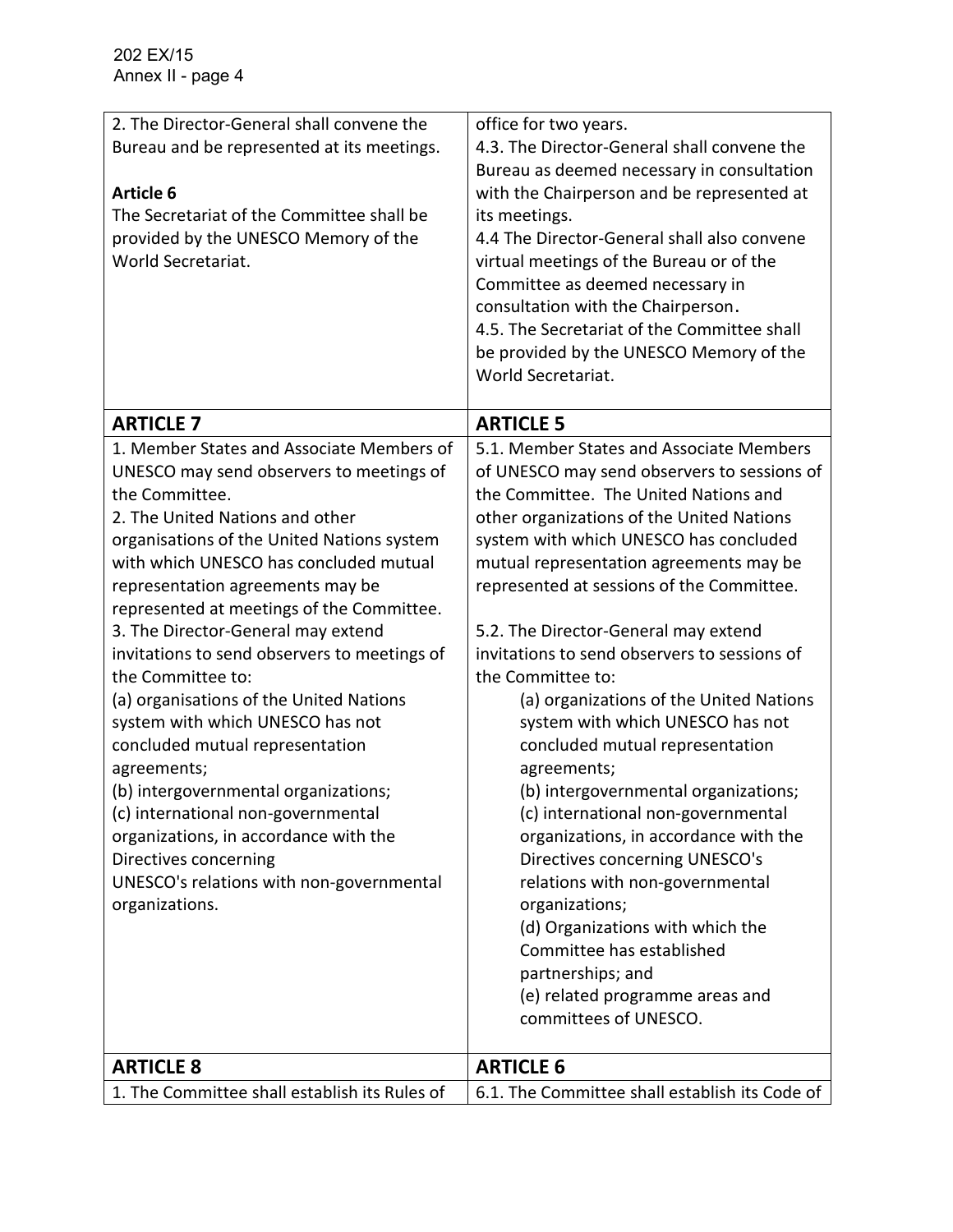| Procedure, which shall be submitted to the<br>Director-General for approval.<br>2. The Director-General shall draw up the<br>agenda of the sessions of the Committee<br>after consultation with the chairperson of the<br>Committee.<br>3. After each session, the Committee shall<br>present a report on its work and its<br>recommendations to the Director-General. | Ethics and adopt Rules of Procedure, which<br>shall be submitted to the Director-General<br>for approval.<br>6.2. The Director-General shall draw up the<br>agenda of the sessions of the Committee<br>after consultation with the Chairperson.<br>6.3. After each session, the Committee shall<br>present a report on its work and its<br>recommendations supported by statements                                                                                                                                                                                                                                                                              |
|------------------------------------------------------------------------------------------------------------------------------------------------------------------------------------------------------------------------------------------------------------------------------------------------------------------------------------------------------------------------|-----------------------------------------------------------------------------------------------------------------------------------------------------------------------------------------------------------------------------------------------------------------------------------------------------------------------------------------------------------------------------------------------------------------------------------------------------------------------------------------------------------------------------------------------------------------------------------------------------------------------------------------------------------------|
| The Director-General shall inform the<br>Executive Board of the results of the                                                                                                                                                                                                                                                                                         | of reason to the Director-General. The<br>Director-General shall inform the Executive<br>Board of the results of the Committee's                                                                                                                                                                                                                                                                                                                                                                                                                                                                                                                                |
| Committee's proceedings.                                                                                                                                                                                                                                                                                                                                               | proceedings.                                                                                                                                                                                                                                                                                                                                                                                                                                                                                                                                                                                                                                                    |
|                                                                                                                                                                                                                                                                                                                                                                        | <b>ARTICLE 7</b>                                                                                                                                                                                                                                                                                                                                                                                                                                                                                                                                                                                                                                                |
|                                                                                                                                                                                                                                                                                                                                                                        | 7.1. The Committee shall establish Subsidiary<br>Bodies and Sub-committees to assist in its<br>work as appropriate.<br>7.2. The Committee shall approve the Rules<br>of Procedure for Sub-Committees.<br>7.3. The Chairpersons of Sub-Committees will<br>be appointed by the Committee, in<br>consultation with UNESCO.<br>7.4. Members of Sub-Committees will be<br>appointed by the Committee on the advice of<br>the Sub-Committee chairperson concerned<br>including at least one member of the<br>Committee on each Sub-Committee.<br>7.5 The Chairperson of the Committee will be<br>an ex-officio member of all Sub-Committees<br>and subsidiary bodies. |
|                                                                                                                                                                                                                                                                                                                                                                        | <b>ARTICLE 8</b>                                                                                                                                                                                                                                                                                                                                                                                                                                                                                                                                                                                                                                                |
|                                                                                                                                                                                                                                                                                                                                                                        | 8.1. The Committee shall advise the Director-<br>General on the inscription of documentary<br>heritage in the International Memory of the<br>World Register based on a professional<br>assessment of nominated documentary<br>heritage and on the application of<br>established criteria.<br>8.2 Decisions on inscription in the<br>International Memory of the World Register<br>are made by the Director-General.                                                                                                                                                                                                                                             |
| <b>ARTICLE 9</b>                                                                                                                                                                                                                                                                                                                                                       | <b>ARTICLE 9</b>                                                                                                                                                                                                                                                                                                                                                                                                                                                                                                                                                                                                                                                |
| These Statutes may be amended by the                                                                                                                                                                                                                                                                                                                                   | These Statutes may be amended by the                                                                                                                                                                                                                                                                                                                                                                                                                                                                                                                                                                                                                            |